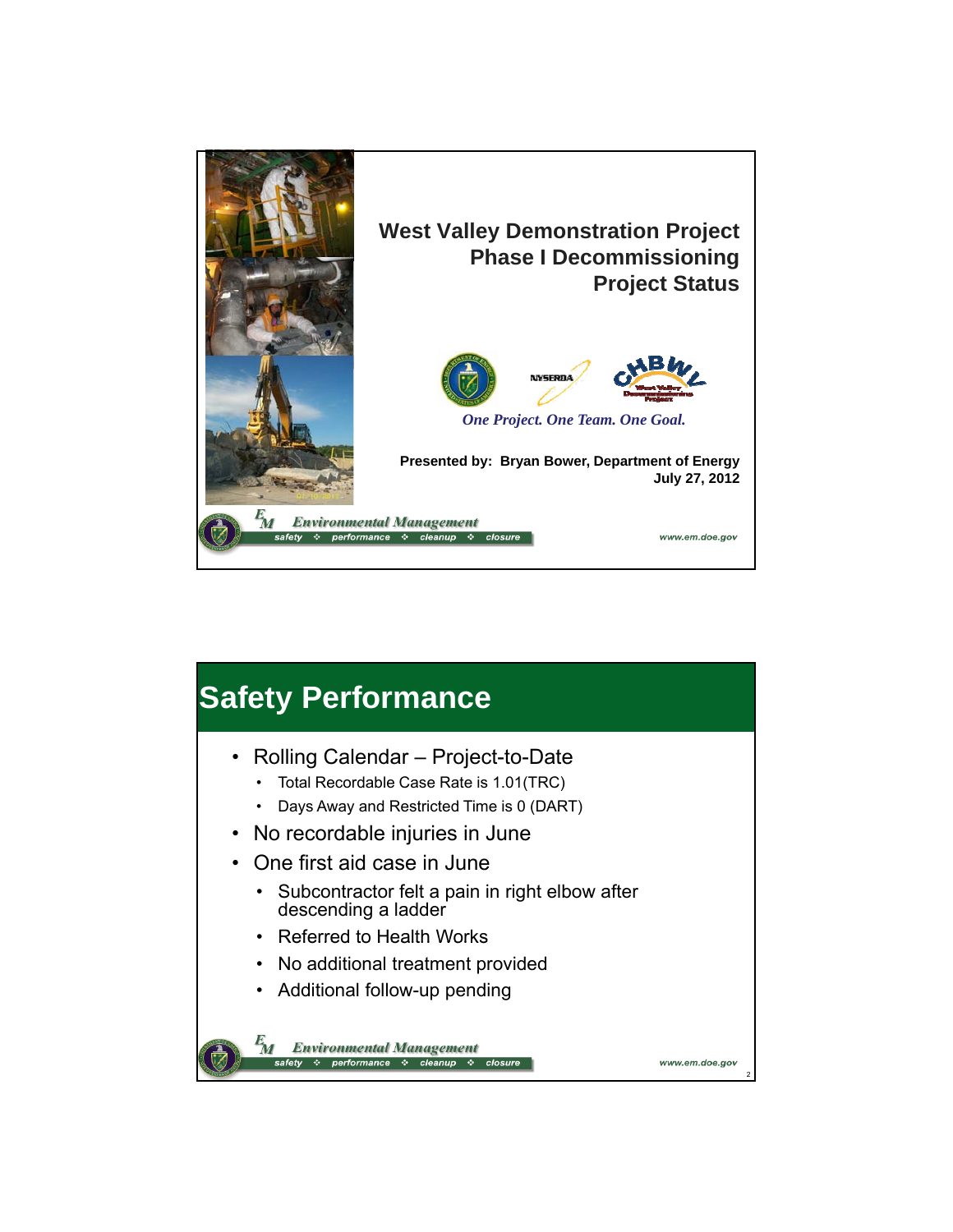### **Milestone 1 Accomplishments**

Approval process for HLW system procurement continues:

• Procurement approval with DOE-HQ

 $\frac{E}{M}$ 

• Approval expected by July 30, 2012

**Environmental Management** 



### **Milestone 2 Accomplishments**

• In June, shipped 1,339 ft<sup>3</sup> of legacy low-level waste to Nevada National Security Site

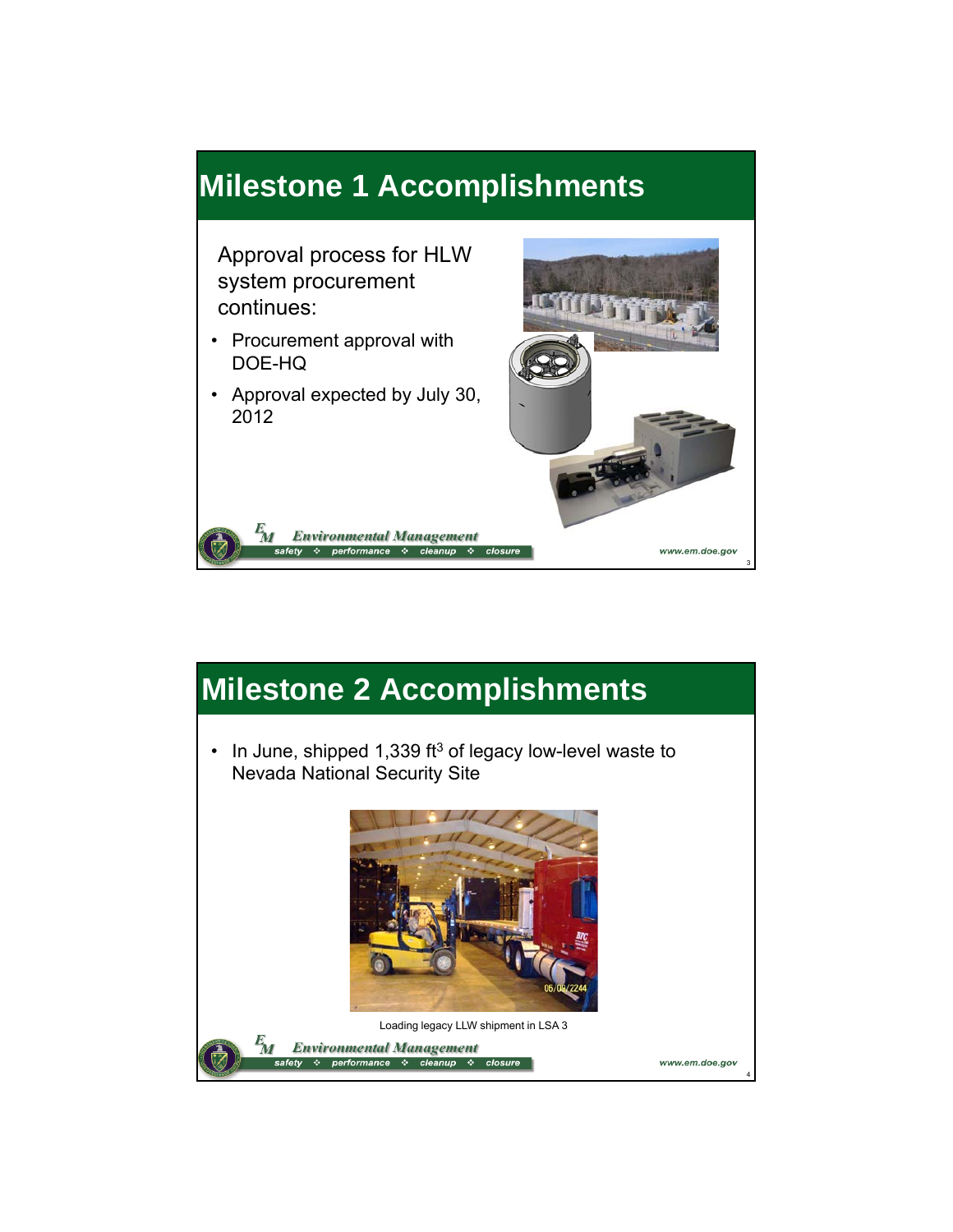### **Milestone 2 Accomplishments, cont.**

- Notified EPA of the Remote Handled Waste Facility plasma-arc processing
- Continued size reduction, survey and packaging of the dissolver (Remote Handled Waste Facility)
- Continue to package and load out waste boxes of low-level waste (Submerged Bed Scrubber) from the Vit Facility



Size reduction of the annulus of the Submerged Bed Scrubber in the vitrification cell

**Environmental Management** M performance \* cleanup

# **Milestone 3 Accomplishments**

#### • MPPB

- ̶ Removed asbestos from Off-Gas Aisle
- ̶ Drained glycol from Chilled Water Units/System
- 01-14 Building – Continue to isolate and remove electrical wiring. (2 of 3 process cells "demo ready")
- Balance of Site Facilities (BOSF)
	- Completed demolition of Maintenance Storage Area
	- Complete demolition of the Warehouse pad
	- Initiated demolition of Vit Test Facility Waste Area pad



Demolition of the Warehouse pad

 $\mathbf{z}_{M}$ **Environmental Management** ❖ performance ❖ cleanup

www.em.doe.gov

6

5

www.em.doe.gov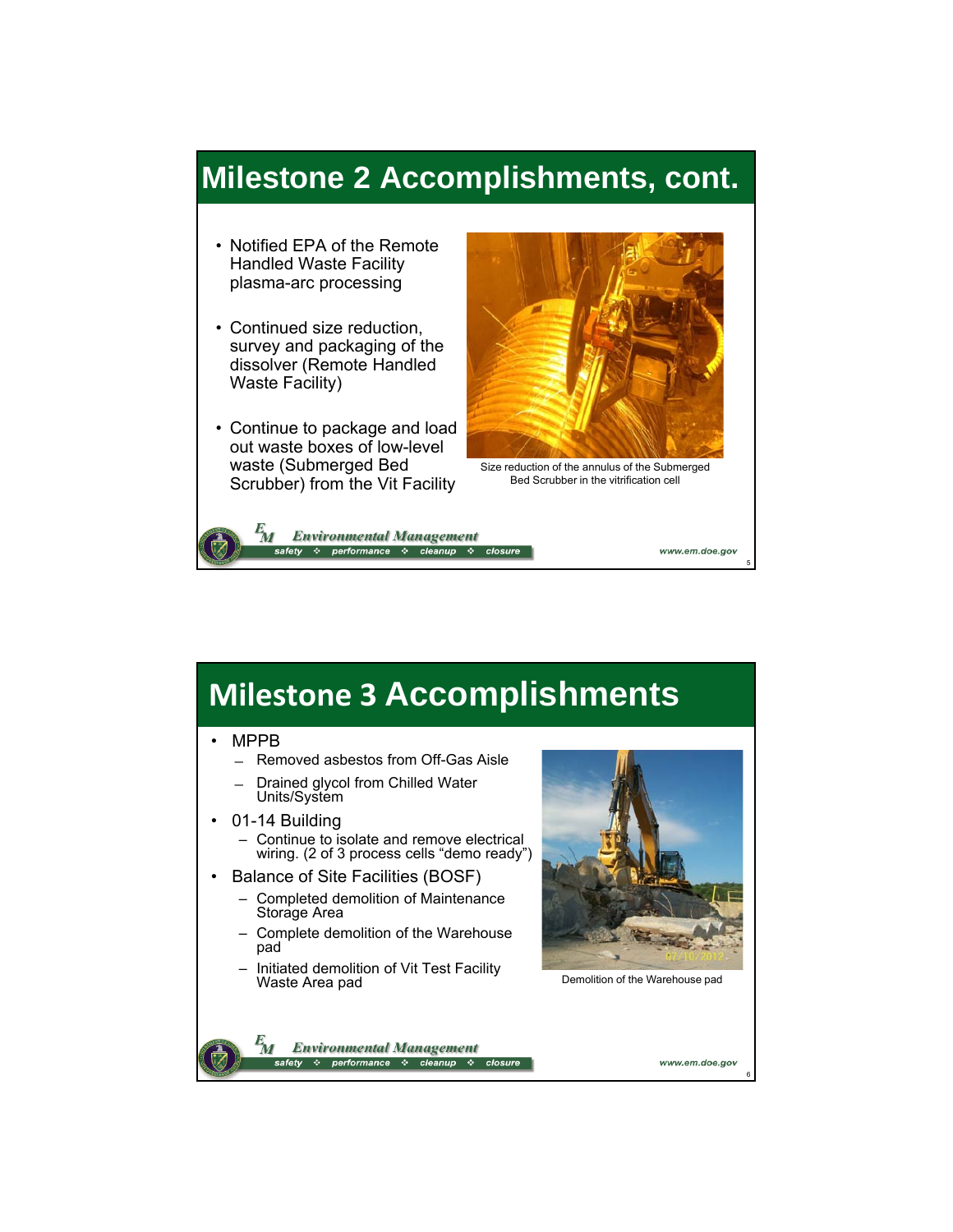### **Milestone 4 Accomplishments, cont.**

- Laundry Facility In process of going cold, dark, & dry
- Environmental Lab In process of going cold, dark, & dry
- Planning for utility room shutdown initiated ̶ Current plans are to place steam system in layup this fall



7

#### **Milestone 4 Accomplishments** Tank 8D-4 Liquid/Solids characterization sampling completed ̶ Hazard Review Board/Work Planning completed for Steam Jet component sampling CON-ED **AL BRYST, MRST** ̶ Analysis and report, in progress ̶ Two liquid samples at GEL were completed **BEX HAX LEVEL** ̶ Two sludge samples and liquid composite sample analysis at Southwest Research Institute continue  $8D-4$ Sludge TCLP is RCRA **DREX\_LEV** LOVER 492149 #2 Solid Sludge Sample at SwRI Steam Jet Cutting Mock-up & HRB Tank 8D-4 Elevation View **Environmental Management** M ❖ performance ❖ cleanup ❖ closure www.em.doe.gov 8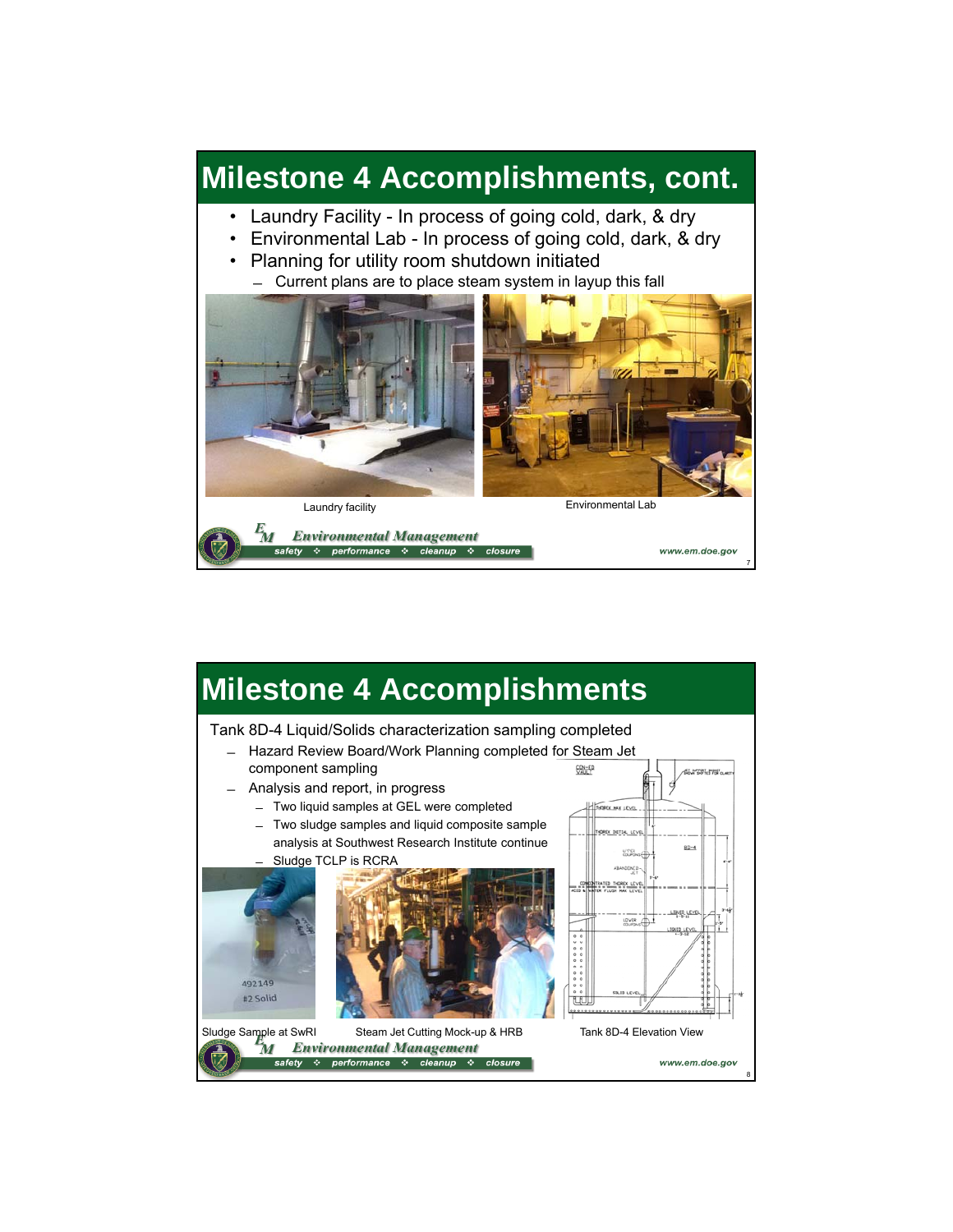

## **Facilities Disposition Look Ahead**

#### MPPB

- Complete disposition of lower extraction aisle hazardous systems August 31, 2012
- Complete asbestos removal in Laboratory Areas September 15, 2012 01-14 Building
- Continue to prepare building demolition (decontaminate and deactivate) BOSF
- Demolish WTF Test Tower, VTF Waste Storage Area, Maintenance Storage Area, Product Storage Area, Old Warehouse, and Hazardous Waste Lockers – August 30, 2012

10

www.em.doe.gov

#### Vitrification Facility

• Hazardous component removal from Aisles – September 1, 2012